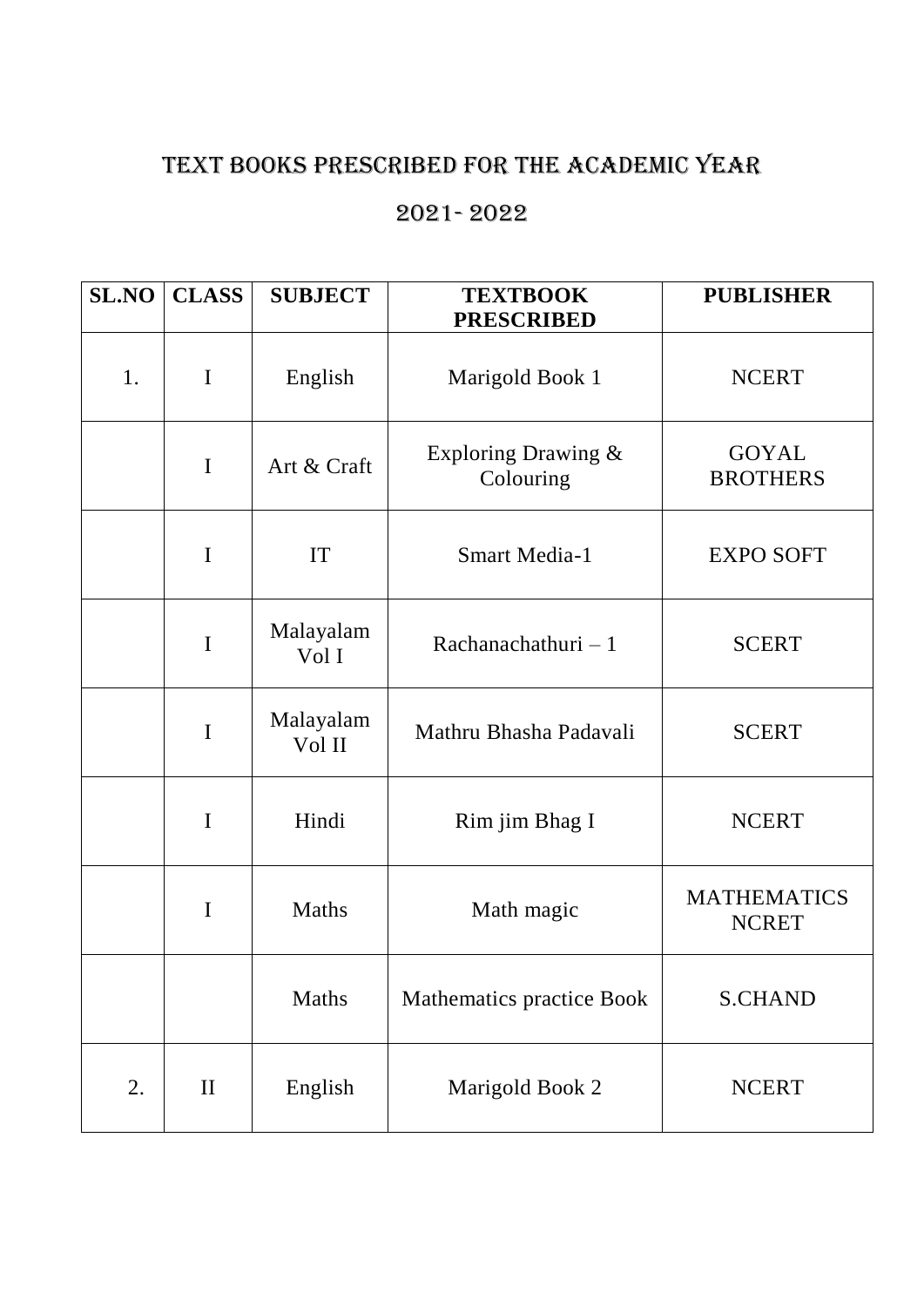|    | $\mathbf{I}$ | Art & Craft  | Exploring Drawing &<br>Colouring | <b>GOYAL</b><br><b>BROTHERS</b> |
|----|--------------|--------------|----------------------------------|---------------------------------|
|    | $\mathbf{I}$ | IT           | <b>Smart Media-2</b>             | <b>EXPO SOFT</b>                |
|    | $\mathbf{I}$ | Malayalam    | Rachanachathuri $-1$             | <b>SCERT</b>                    |
|    | $\mathbf{I}$ | Malayalam    | Mathru Bhasha Padavali           | <b>SCERT</b>                    |
|    | $\mathbf{I}$ | Hindi        | Rim jim bhag II                  | <b>NCERT</b>                    |
|    | $\mathbf{I}$ | <b>Maths</b> | Math magic                       | <b>NCERT</b>                    |
|    | $\mathbf{I}$ | Maths        | <b>Maths Practice Book-2</b>     | <b>S.CHAND</b>                  |
| 3. | III          | Art & Craft  | Exploring Drawing &<br>Colouring | <b>GOYAL</b><br><b>BROTHERS</b> |
|    | III          | IT           | <b>Smart Media-3</b>             | <b>EXPO SOFT</b>                |
|    | III          | Malayalam    | Rachanachathuri $-1$             | <b>SCERT</b>                    |
|    | III          | Malayalam    | Mathru Bhasha Padavali           | <b>SCERT</b>                    |
|    | III          | Hindi        | Rim jim Bhag III                 | <b>NCERT</b>                    |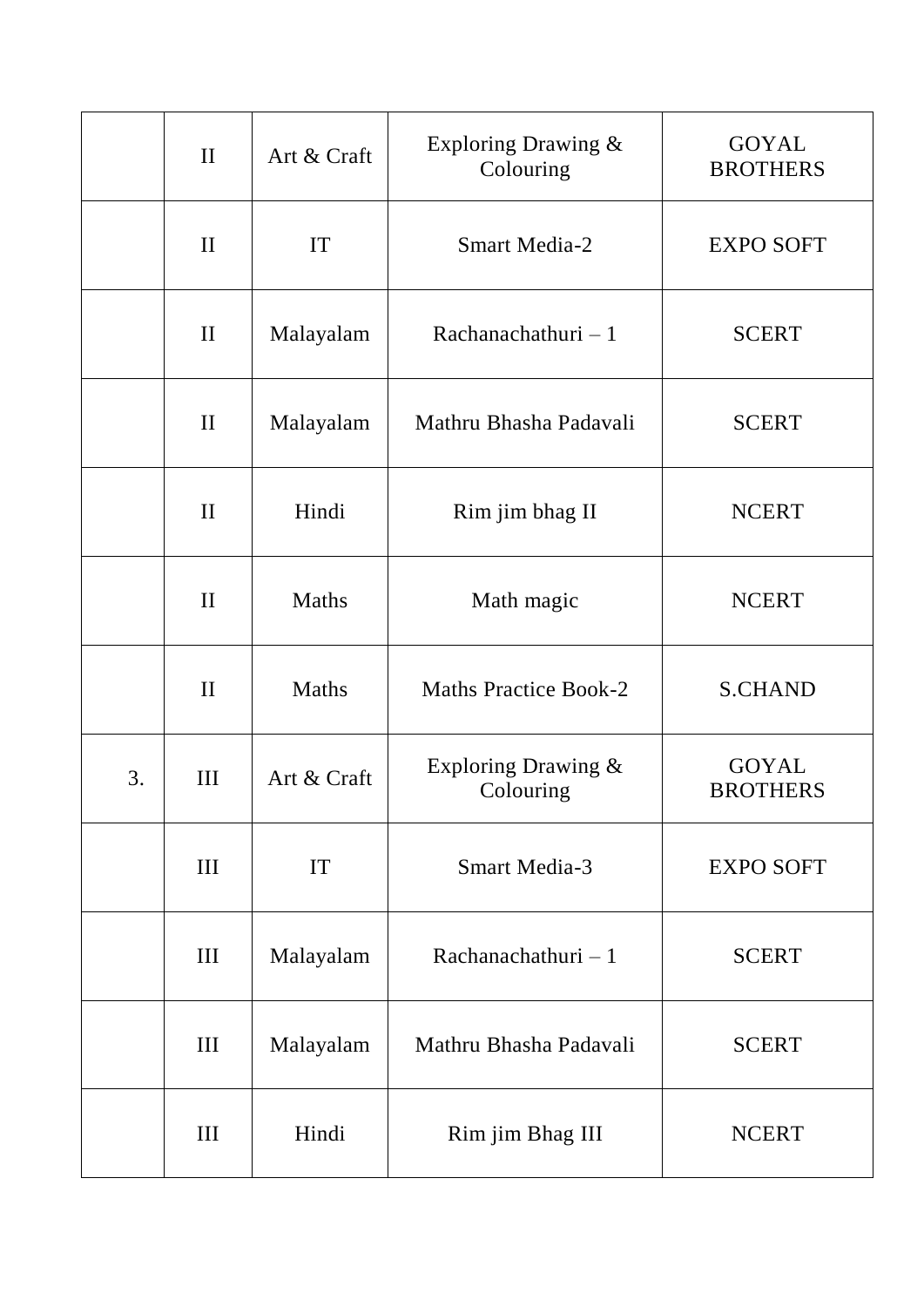|    | III | Maths       | Math magic                         | <b>NCERT</b>                    |
|----|-----|-------------|------------------------------------|---------------------------------|
|    | III | Maths       | Maths practise Book-3              | <b>S.CHAND</b>                  |
|    | III | English     | Marigold Book III                  | <b>NCERT</b>                    |
|    | III | <b>EVS</b>  | Looking around 3                   | <b>NCERT</b>                    |
| 4. | IV  | Art & Craft | Exploring drawing and<br>colouring | <b>GOYAL</b><br><b>BROTHERS</b> |
|    | IV  | English     | Marigold Book 4                    | <b>NCERT</b>                    |
|    | IV  | IT          | <b>Smart Media-4</b>               | <b>EXPO SOFT</b>                |
|    | IV  | Malayalam   | Rahanachathuri $-4$                | <b>SCERT</b>                    |
|    | IV  | Malayalam   | Mathru bhasha padavali             | <b>SCERT</b>                    |
|    | IV  | Hindi       | Rim jim Bhag IV                    | <b>NCERT</b>                    |
|    | IV  | Maths       | Math magic                         | <b>NCERT</b>                    |
|    | IV  | Maths       | Maths Practise book-4              | <b>S.CHAND</b>                  |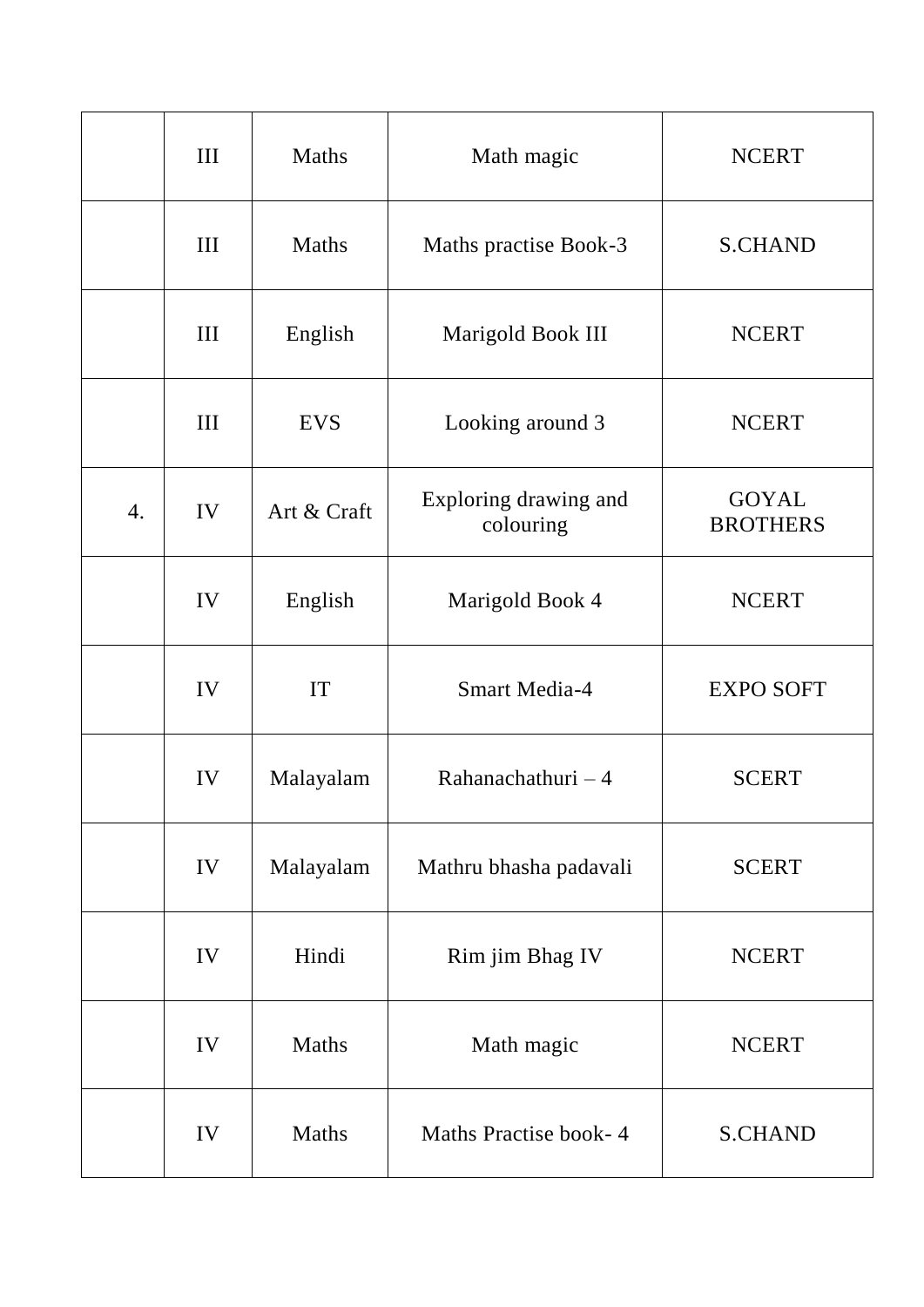|    | IV                        | <b>EVS</b>  | Looking around book-4<br><b>EVS</b> | <b>NCERT</b>                    |
|----|---------------------------|-------------|-------------------------------------|---------------------------------|
| 5. | V                         | Art & Craft | Exploring drawing and<br>colouring  | <b>GOYAL</b><br><b>BROTHERS</b> |
|    | V                         | English     | Marigold Book 5                     | <b>NCERT</b>                    |
|    | V                         | IT          | <b>Smart Media-5</b>                | <b>EXPO SOFT</b>                |
|    | V                         | Malayalam   | Kerala padavali Vol I               | <b>SCERT</b>                    |
|    | V                         | Malayalam   | Kerala padavali Vol II              | <b>SCERT</b>                    |
|    | $\boldsymbol{\mathrm{V}}$ | Malayalam   | Adisthana padavavali                | <b>SCERT</b>                    |
|    | V                         | Hindi       | Rim jim Bhag V                      | <b>NCERT</b>                    |
|    | V                         | Maths       | Math magic                          | <b>NCERT</b>                    |
|    | V                         | Maths       | Maths practise book- 5              | <b>S.CHAND</b>                  |
|    | V                         | <b>EVS</b>  | Looking around book-5<br><b>EVS</b> | <b>NCERT</b>                    |
| 6. | VI                        | English     | Honey sukle                         | <b>NCERT</b>                    |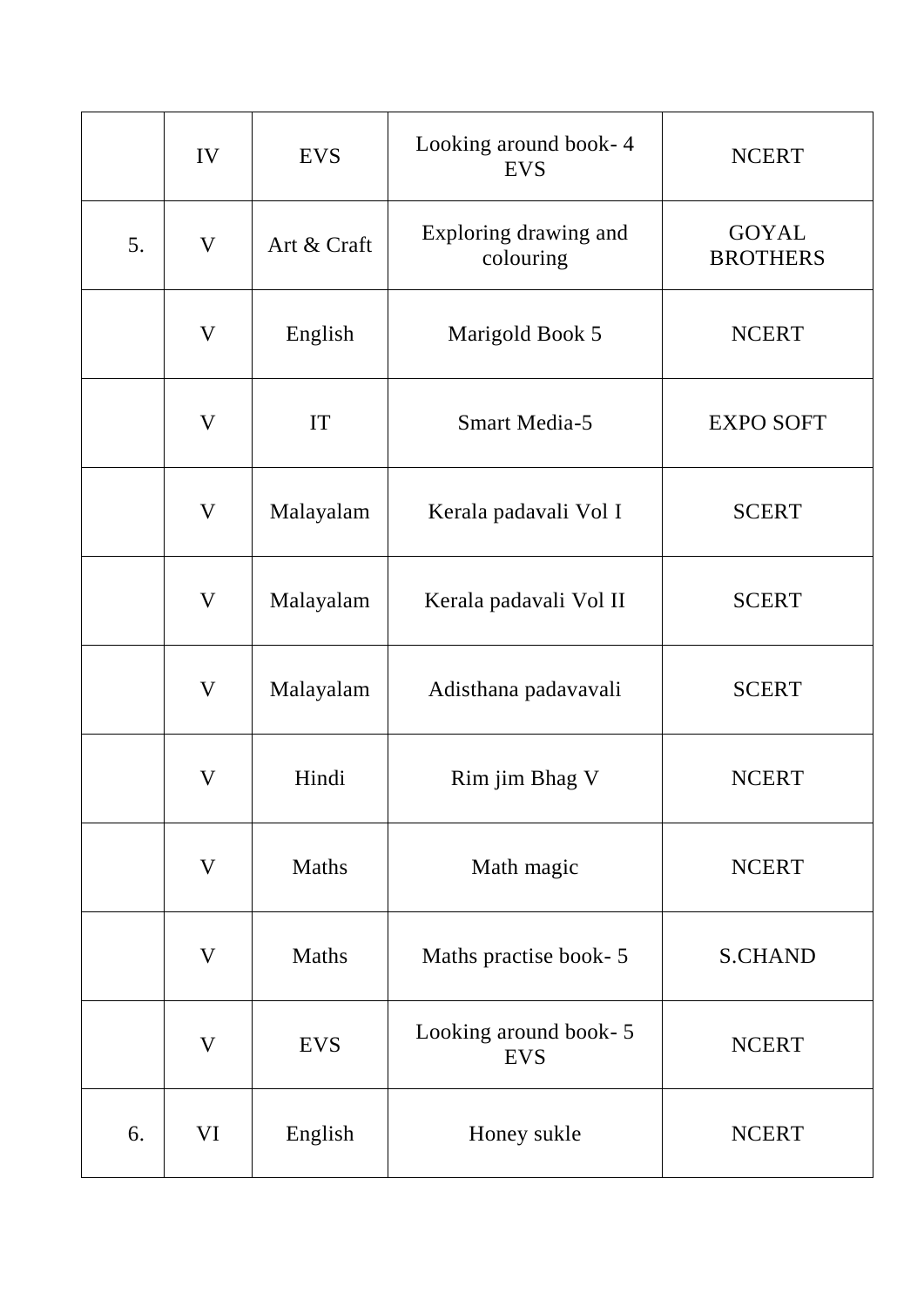| VI | English           | A pact with the sun                 | <b>NCERT</b>     |
|----|-------------------|-------------------------------------|------------------|
| VI | Hindi             | Vasanth-bhag 1                      | <b>NCERT</b>     |
| VI | Science           | Science                             | <b>NCERT</b>     |
| VI | Maths             | Mathematics textbook for<br>class 6 | <b>NCERT</b>     |
| VI | Maths             | Mathematics practise book<br>6      | <b>S.CHAND</b>   |
| VI | History           | Our past Histroy-part 1             | <b>NCERT</b>     |
| VI | Geography         | The earth our habitat               | <b>NCERT</b>     |
| VI | Social<br>science | Social & Political Life part        | <b>NCERT</b>     |
| VI | Malayalam         | Kerala padavali Vol I               | <b>SCERT</b>     |
| VI | Malayalam         | Kerala padavali Vol II              | <b>SCERT</b>     |
| VI | Malayalam         | Adisthana padavavali                | <b>SCERT</b>     |
| VI | IT                | Smart media -6                      | <b>EXPO SOFT</b> |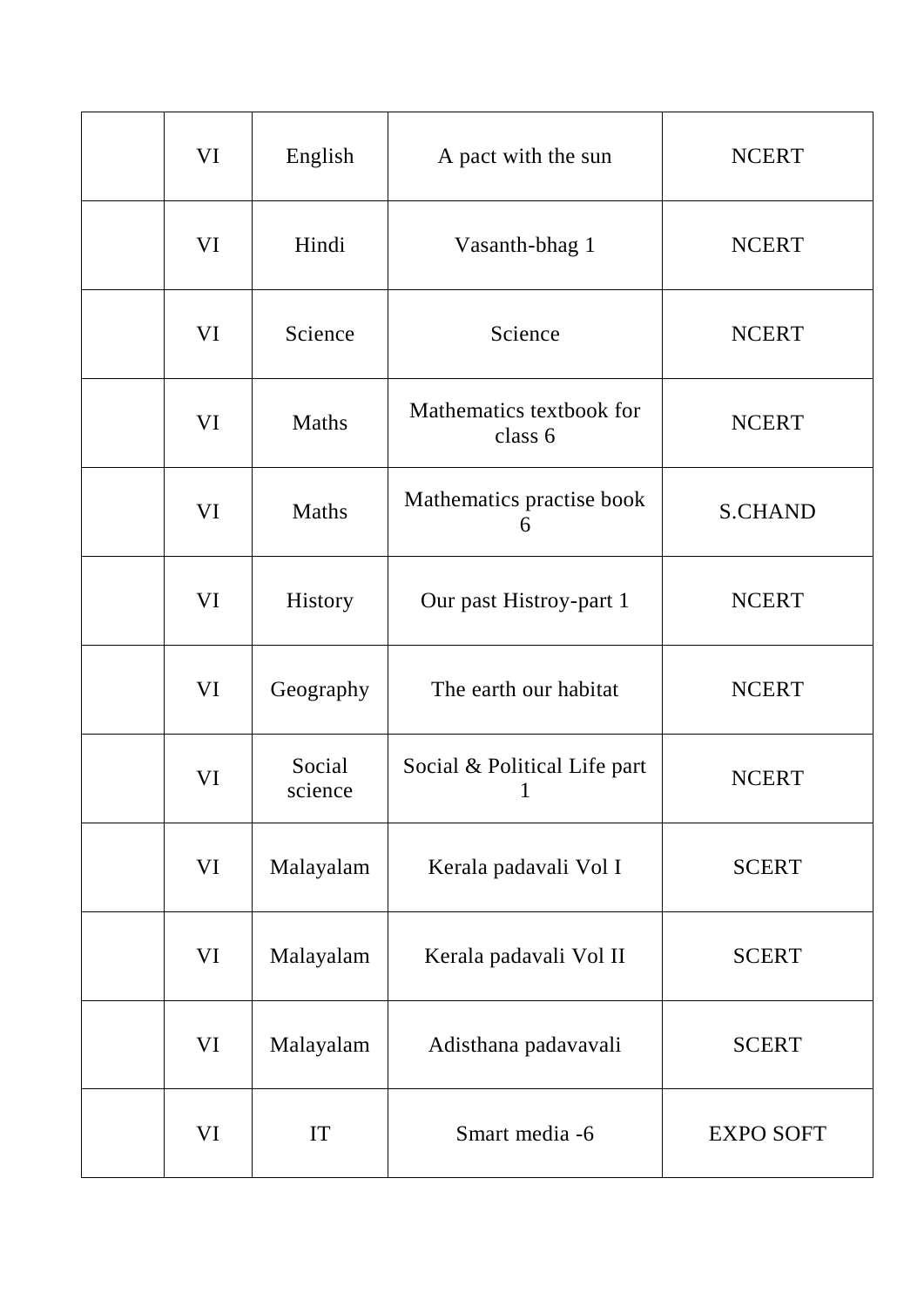|    | VI         | Art & Craft       | Exploring drawing and<br>colouring             | <b>GOYAL</b><br><b>BROTHERS</b> |
|----|------------|-------------------|------------------------------------------------|---------------------------------|
| 7. | <b>VII</b> | English           | <b>Honey Comb</b>                              | <b>NCERT</b>                    |
|    | VII        | English           | An Alien Hand                                  | <b>NCERT</b>                    |
|    | VII        | Hindi             | Vasanth-bhag2                                  | <b>NCERT</b>                    |
|    | VII        | Science           | Science                                        | <b>NCERT</b>                    |
|    | VII        | Maths             | Mathematics textbook for<br>class 7            | <b>NCERT</b>                    |
|    | VII        | Maths             | Mathematics practise book<br>6                 | <b>S.CHAND</b>                  |
|    | VII        | <b>History</b>    | Our past Histroy-2                             | <b>NCERT</b>                    |
|    | VII        | Geography         | The earth our habitat                          | <b>NCERT</b>                    |
|    | <b>VII</b> | Social<br>Science | Social & Political Life part<br>$\overline{2}$ | <b>NCERT</b>                    |
|    | VII        | Malayalam         | Kerala padavali Vol I                          | <b>SCERT</b>                    |
|    | VII        | Malayalam         | Kerala padavali Vol II                         | <b>SCERT</b>                    |